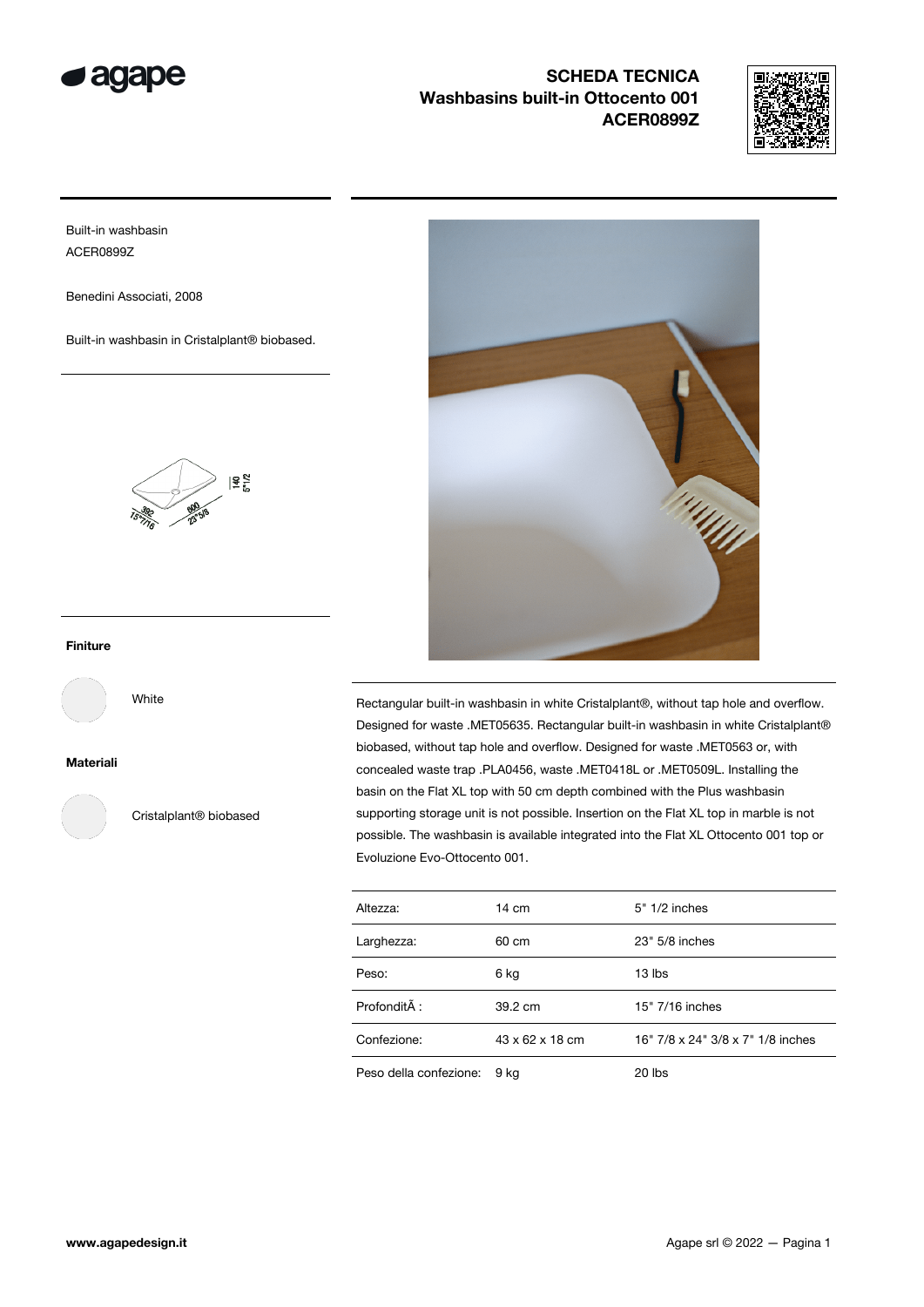



**Main dimensions** 





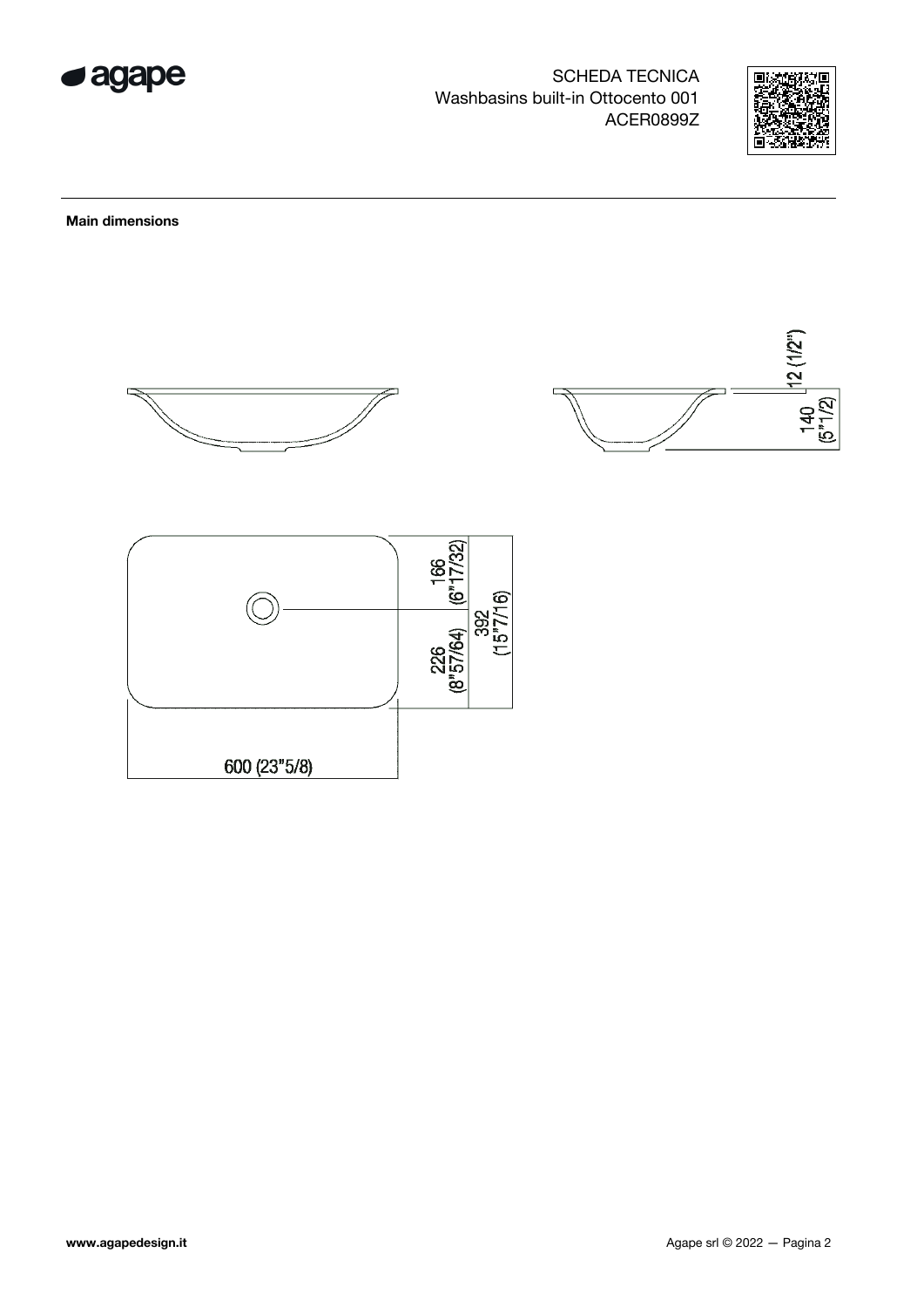



Installation notes: countertop to be rested on cabinet with thickness cm 3 (1"3/16)



Scarico per sifone a bottiglia e ad incasso Drain for bottle trap and concealed waste trap

\*h.consigliata / advised h.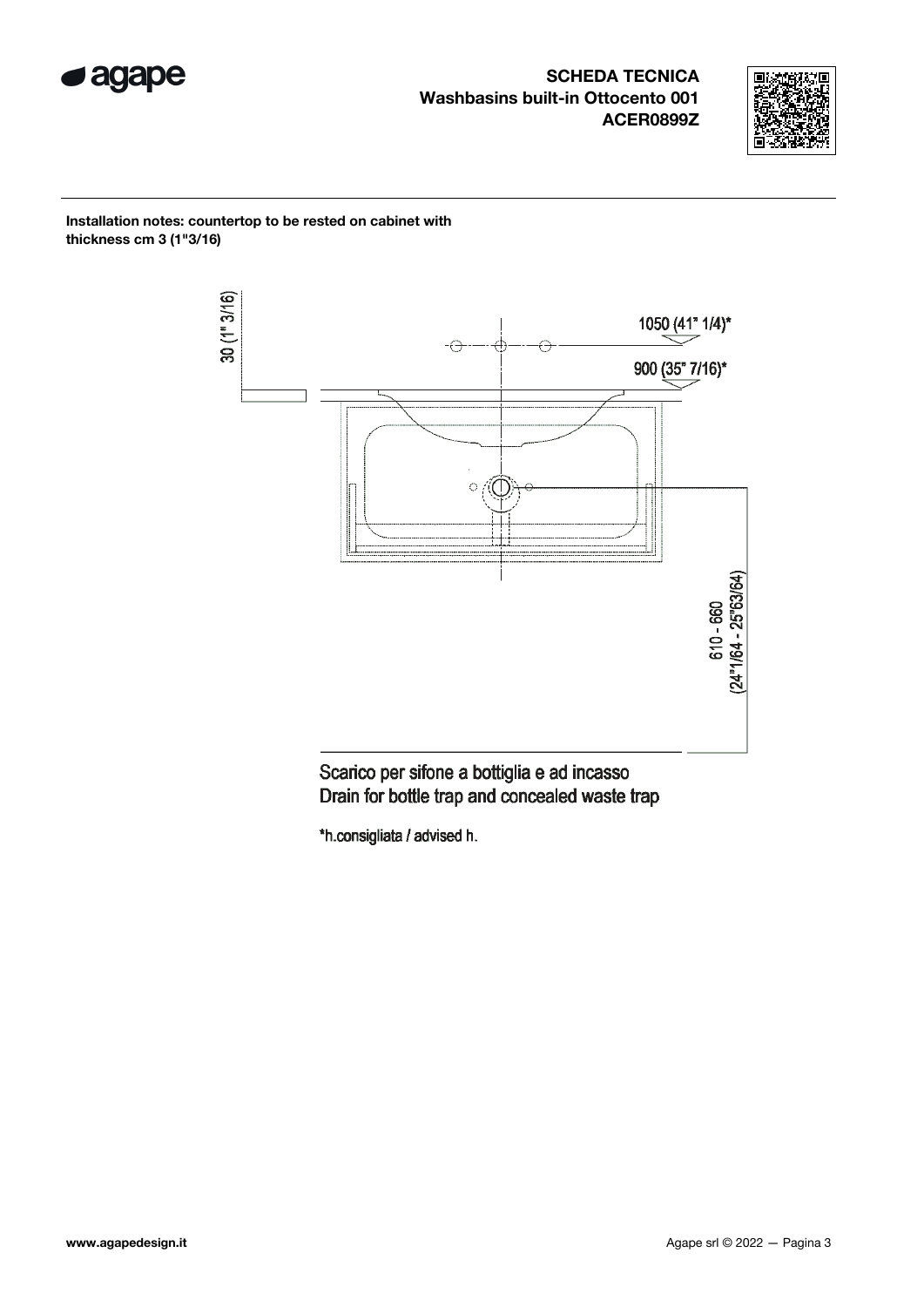



Installation notes: countertop to be rested on cabinet with thickness cm 6 (2"3/8) and cm 12 (4"3/4)



Drain for bottle trap \*h.consigliata / advised h.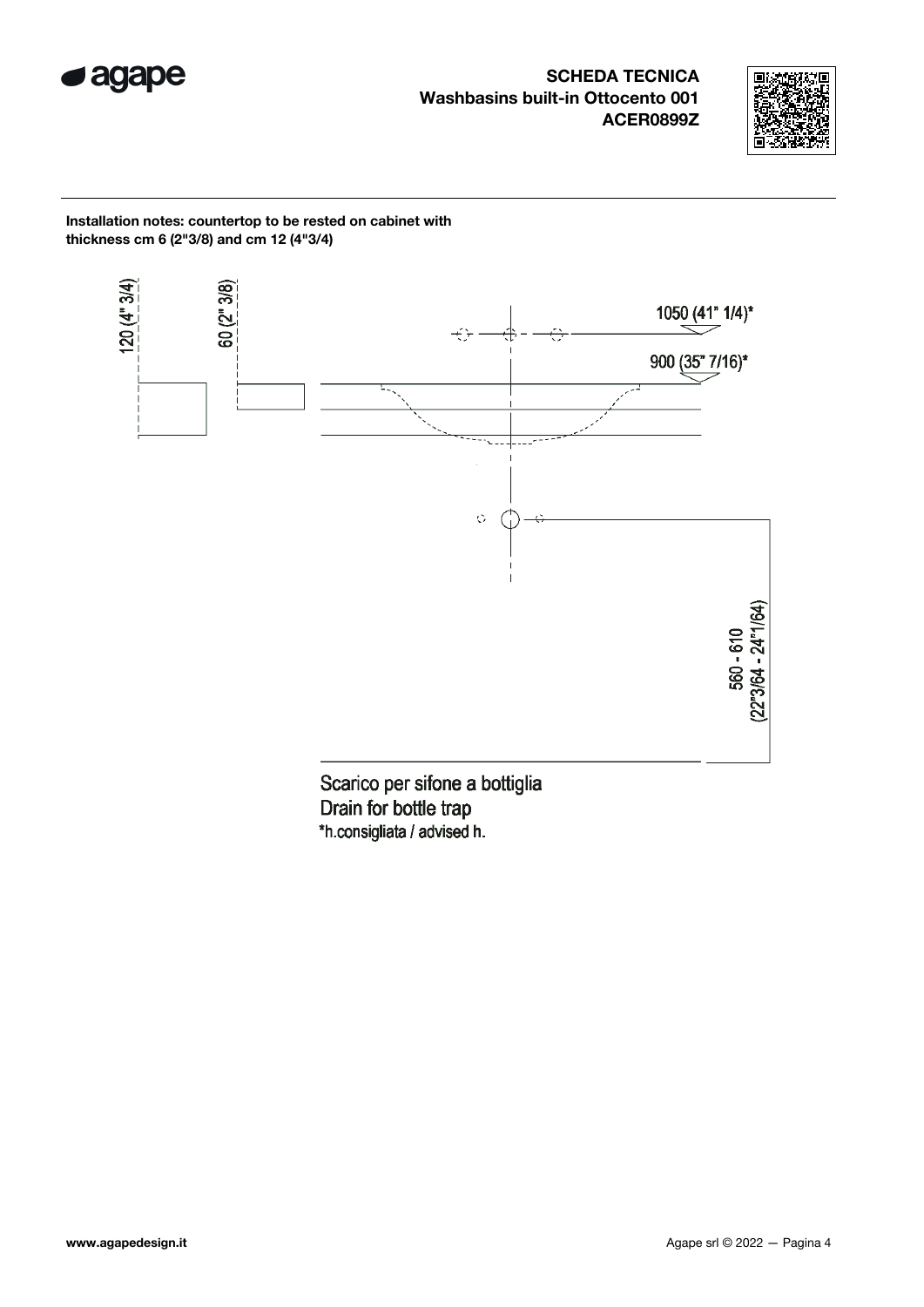



Installation notes: countertop with concealed wall fixings/freestanding with thickness cm 6 (2"3/8) and cm 12 (4"3/4)

![](_page_4_Figure_4.jpeg)

Scarico per sifone ad incasso e piletta con canotto fisso Drain for concealed waste trap with not adjustable pipe \*h.consigliata / advised h.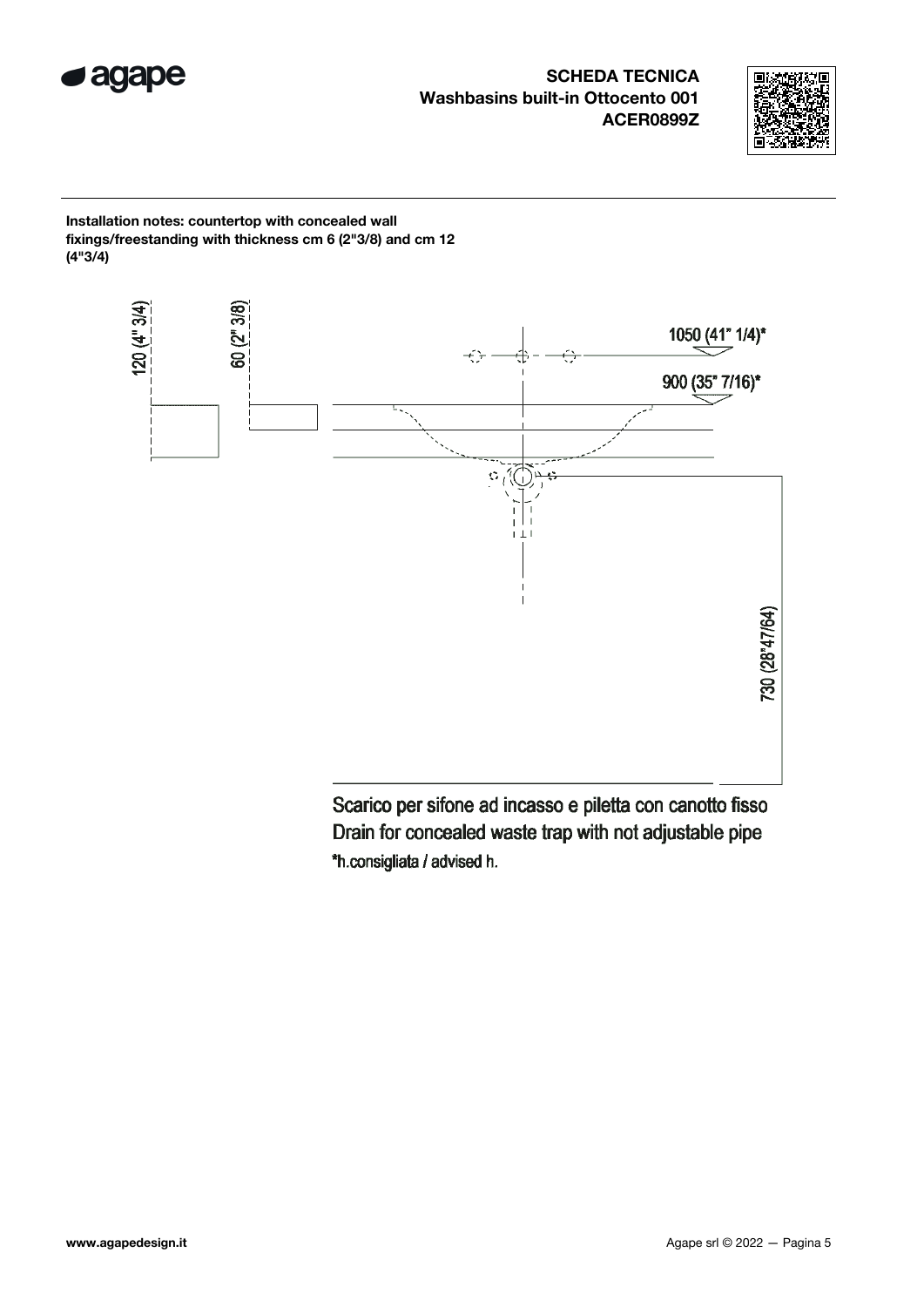![](_page_5_Picture_0.jpeg)

![](_page_5_Picture_2.jpeg)

Installation notes: countertop with concealed wall fixings/freestanding with thickness cm 6 (2"3/8) and cm 12 (4"3/4)

![](_page_5_Figure_4.jpeg)

Scarico per sifone ad incasso Drain for concealed waste trap \*h.consigliata / advised h.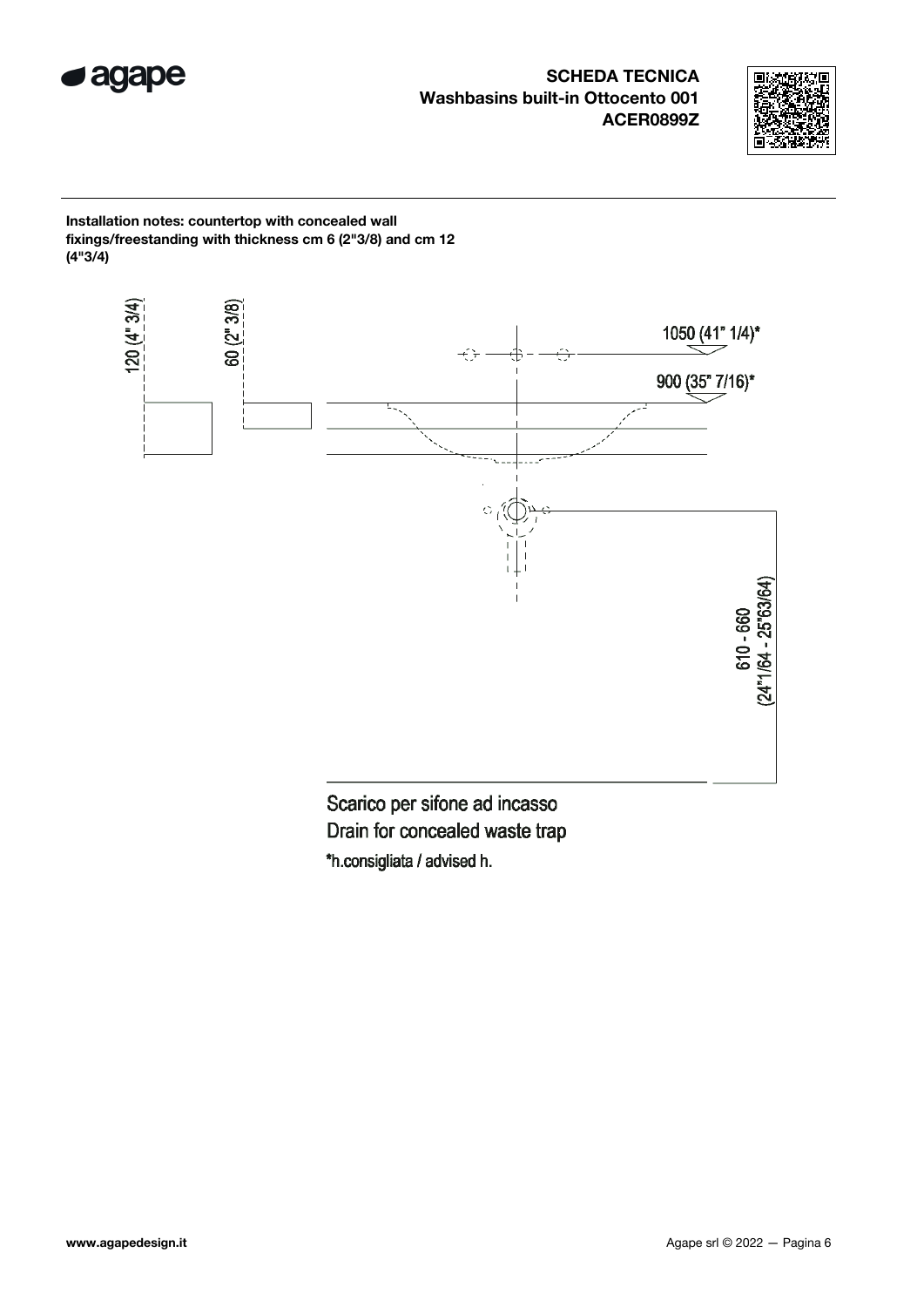![](_page_6_Picture_0.jpeg)

![](_page_6_Picture_2.jpeg)

## Installation notes: countertop Evoluzione

![](_page_6_Figure_4.jpeg)

Scarico per sifone a bottiglia e ad incasso Drain for bottle trap and concealed waste trap

\*h.consigliata / advised h.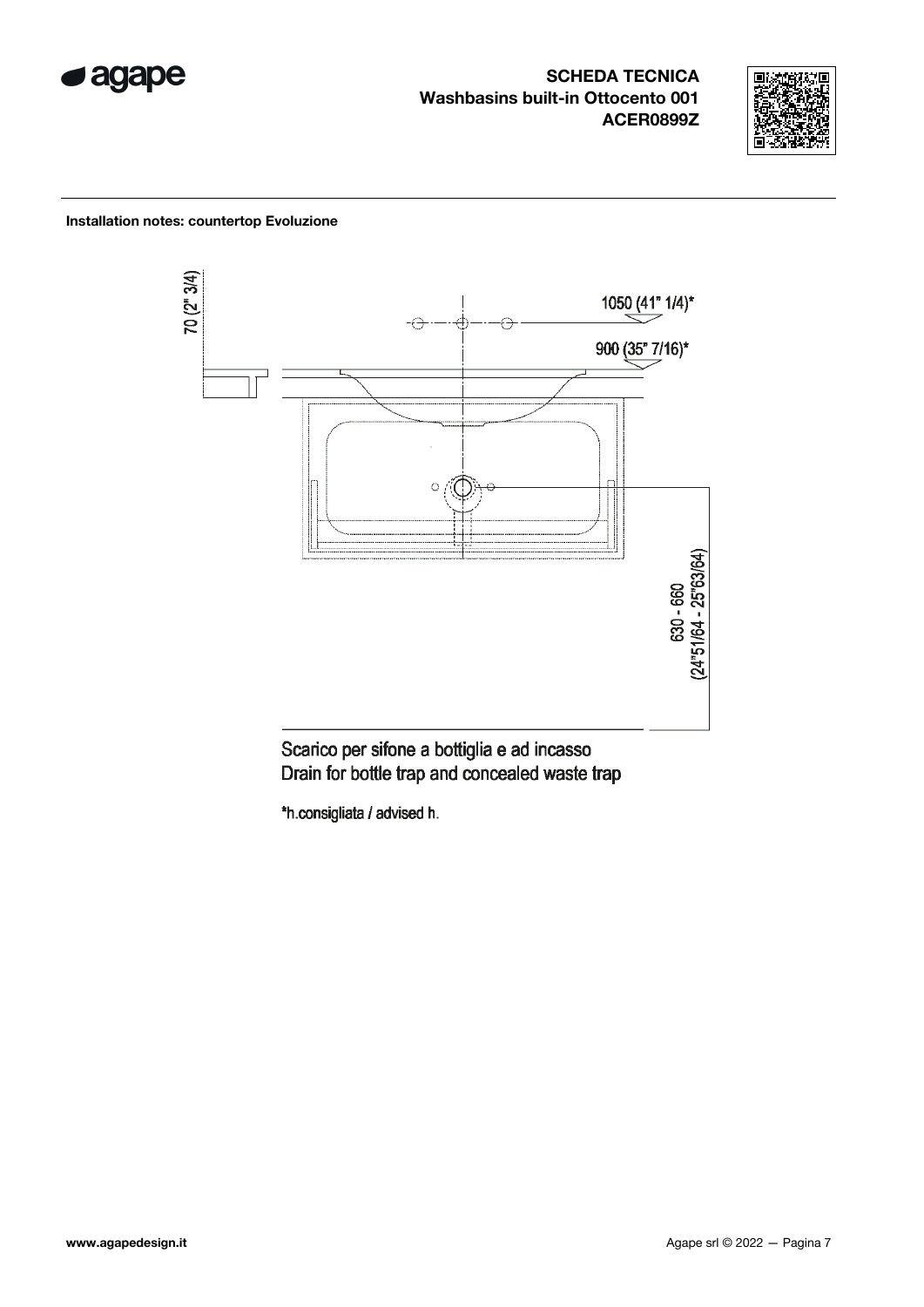![](_page_7_Picture_0.jpeg)

![](_page_7_Picture_2.jpeg)

 $\frac{600}{(19^{8}5/8)}$ 

### Holes for built-in washbasins and top mounted taps for top

![](_page_7_Figure_4.jpeg)

![](_page_7_Figure_5.jpeg)

Lavabo integrato nel piano Washbasin integrate into the countertop

![](_page_7_Figure_7.jpeg)

Lavabo integrato nel piano Washbasin integrate into the countertop

#### **NON POSSIBILE NOT POSSIBLE**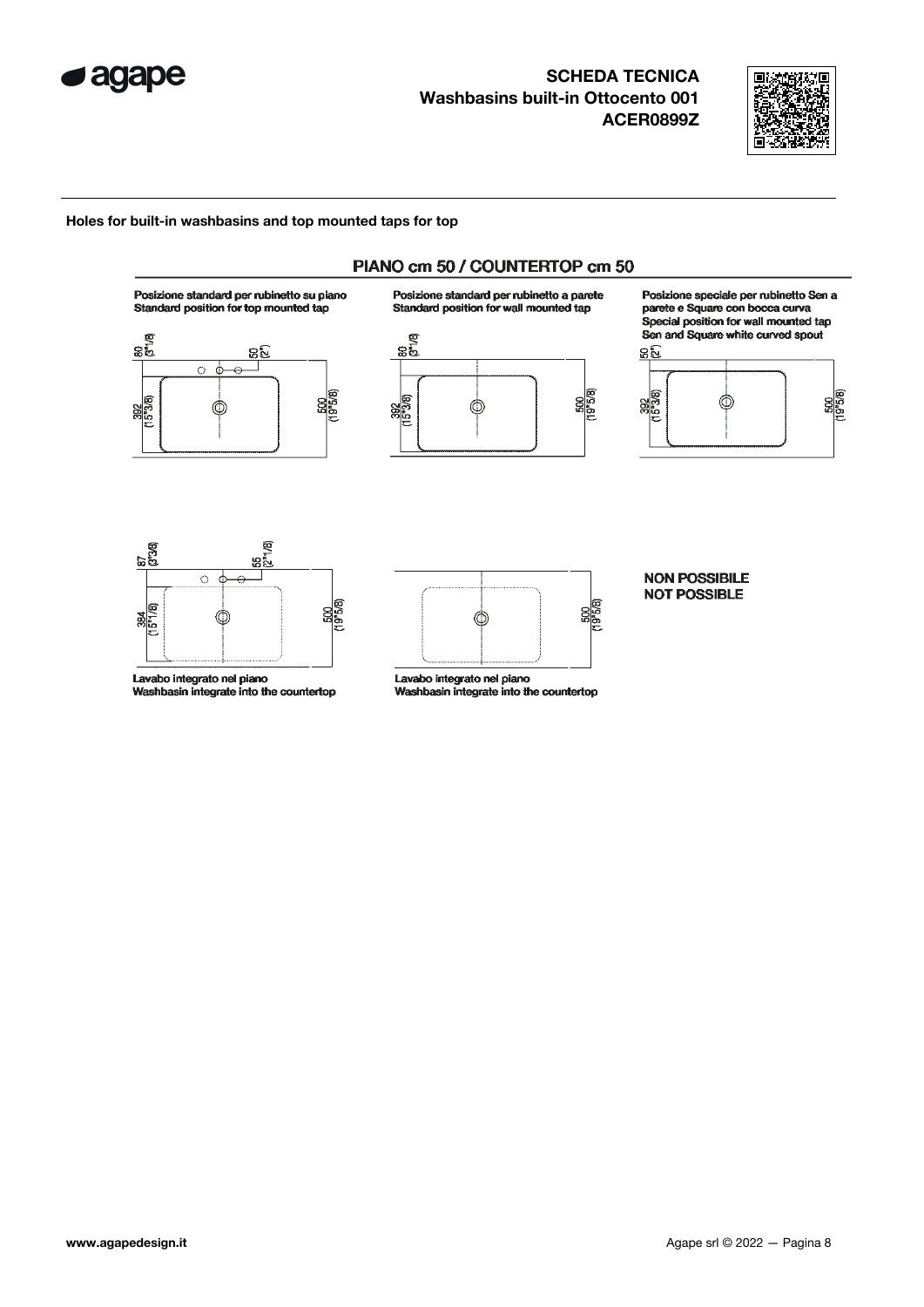![](_page_8_Picture_0.jpeg)

![](_page_8_Picture_2.jpeg)

### Tap position, recommended height

![](_page_8_Figure_4.jpeg)